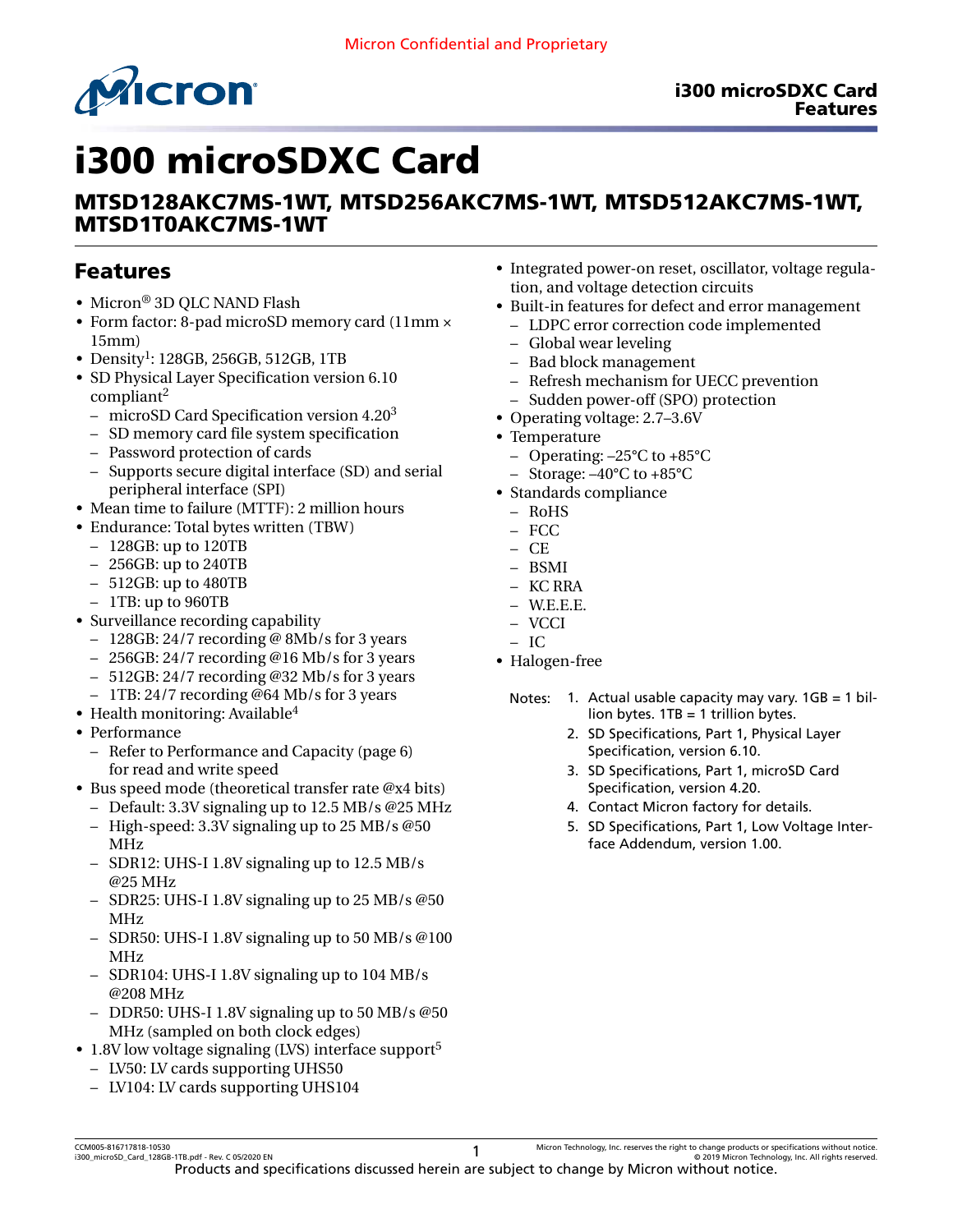

# Part Number Ordering Information

Micron microSD memory cards are available in different configurations and densities. Verify valid part numbers by using Micron's part catalog search at [www.micron.com](http://www.micron.com). To compare features and specifications by device type, visit [www.micron.com/products](http://www.micron.com/products). Contact the factory for cards not found.

## Figure 1: Marketing Part Number Chart



Note: 1. Not all combinations are necessarily available. For a list of available devices or for further information on any aspect of these products, please contact your nearest Micron sales office.

#### Table 1: Ordering Information

| <b>Part Number</b> | <b>Capacity</b> |
|--------------------|-----------------|
| MTSD128AKC7MS-1WT  | 128GB           |
| MTSD256AKC7MS-1WT  | 256GB           |
| IMTSD512AKC7MS-1WT | 512GB           |
| MTSD1T0AKC7MS-1WT  | 1TB             |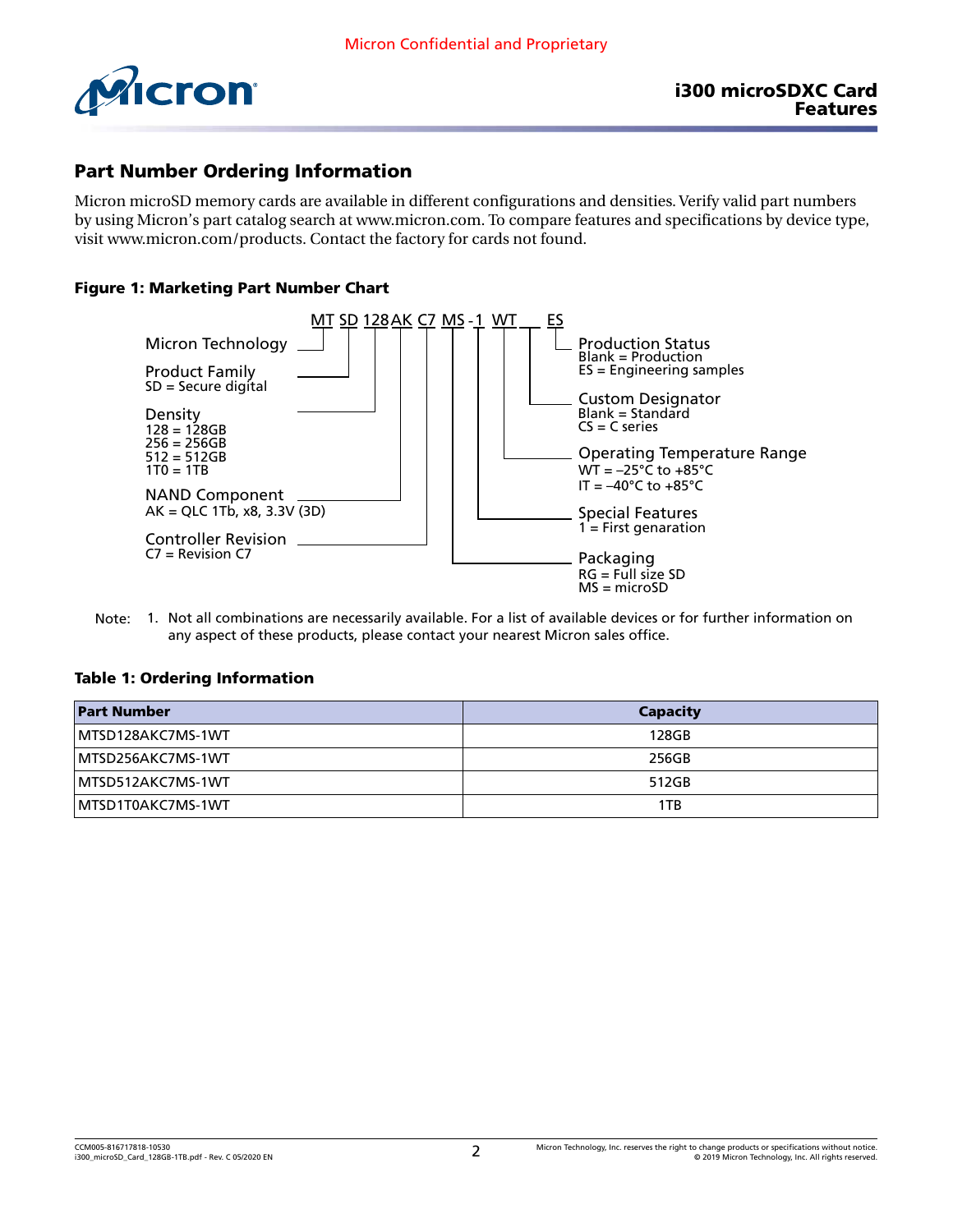

## i300 microSDXC Card Important Notes and Warnings

# Important Notes and Warnings

Micron Technology, Inc. ("Micron") reserves the right to make changes to information published in this document, including without limitation specifications and product descriptions. This document supersedes and replaces all information supplied prior to the publication hereof. You may not rely on any information set forth in this document if you obtain the product described herein from any unauthorized distributor or other source not authorized by Micron.

**Automotive Applications.** Products are not designed or intended for use in automotive applications unless specifically designated by Micron as automotive-grade by their respective data sheets. Distributor and customer/distributor shall assume the sole risk and liability for and shall indemnify and hold Micron harmless against all claims, costs, damages, and expenses and reasonable attorneys' fees arising out of, directly or indirectly, any claim of product liability, personal injury, death, or property damage resulting directly or indirectly from any use of nonautomotive-grade products in automotive applications. Customer/distributor shall ensure that the terms and conditions of sale between customer/distributor and any customer of distributor/customer (1) state that Micron products are not designed or intended for use in automotive applications unless specifically designated by Micron as automotive-grade by their respective data sheets and (2) require such customer of distributor/customer to indemnify and hold Micron harmless against all claims, costs, damages, and expenses and reasonable attorneys' fees arising out of, directly or indirectly, any claim of product liability, personal injury, death, or property damage resulting from any use of non-automotive-grade products in automotive applications.

**Critical Applications.** Products are not authorized for use in applications in which failure of the Micron component could result, directly or indirectly in death, personal injury, or severe property or environmental damage ("Critical Applications"). Customer must protect against death, personal injury, and severe property and environmental damage by incorporating safety design measures into customer's applications to ensure that failure of the Micron component will not result in such harms. Should customer or distributor purchase, use, or sell any Micron component for any critical application, customer and distributor shall indemnify and hold harmless Micron and its subsidiaries, subcontractors, and affiliates and the directors, officers, and employees of each against all claims, costs, damages, and expenses and reasonable attorneys' fees arising out of, directly or indirectly, any claim of product liability, personal injury, or death arising in any way out of such critical application, whether or not Micron or its subsidiaries, subcontractors, or affiliates were negligent in the design, manufacture, or warning of the Micron product.

**Customer Responsibility.** Customers are responsible for the design, manufacture, and operation of their systems, applications, and products using Micron products. ALL SEMICONDUCTOR PRODUCTS HAVE INHERENT FAIL-URE RATES AND LIMITED USEFUL LIVES. IT IS THE CUSTOMER'S SOLE RESPONSIBILITY TO DETERMINE WHETHER THE MICRON PRODUCT IS SUITABLE AND FIT FOR THE CUSTOMER'S SYSTEM, APPLICATION, OR PRODUCT. Customers must ensure that adequate design, manufacturing, and operating safeguards are included in customer's applications and products to eliminate the risk that personal injury, death, or severe property or environmental damages will result from failure of any semiconductor component.

**Limited Warranty.** In no event shall Micron be liable for any indirect, incidental, punitive, special or consequential damages (including without limitation lost profits, lost savings, business interruption, costs related to the removal or replacement of any products or rework charges) whether or not such damages are based on tort, warranty, breach of contract or other legal theory, unless explicitly stated in a written agreement executed by Micron's duly authorized representative.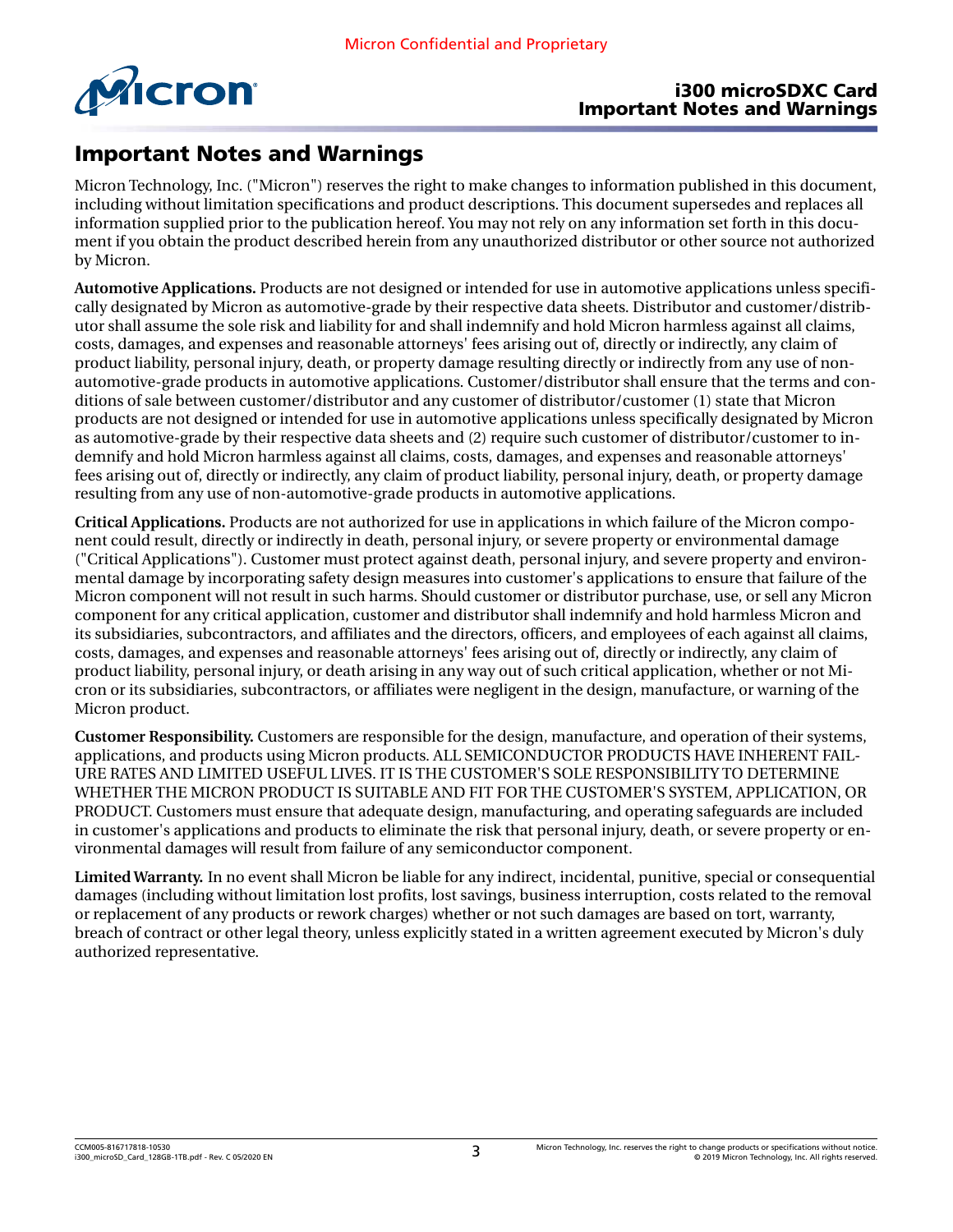

# General Description

The microSD card is an advanced Micron® 3D NAND Flash memory technology based removable storage device specifically designed to meet the performance, capacity, and quality required for industrial devices or systems. In addition to mass storage-specific Flash memory, the microSD card includes an on-board intelligent controller which manages interface protocols, security algorithms for content protection, data storage and retrieval, as well as error correction code (ECC) algorithms, defect handling, sudden power-off safeguard and wear leveling.

The microSD card includes one or more NAND Flash memory components and a microSD card controller. The density of a card depends on the number of die within the package and the density of each die.

## Figure 2: Functional Block Diagram



Note: 1. Not drawn to scale.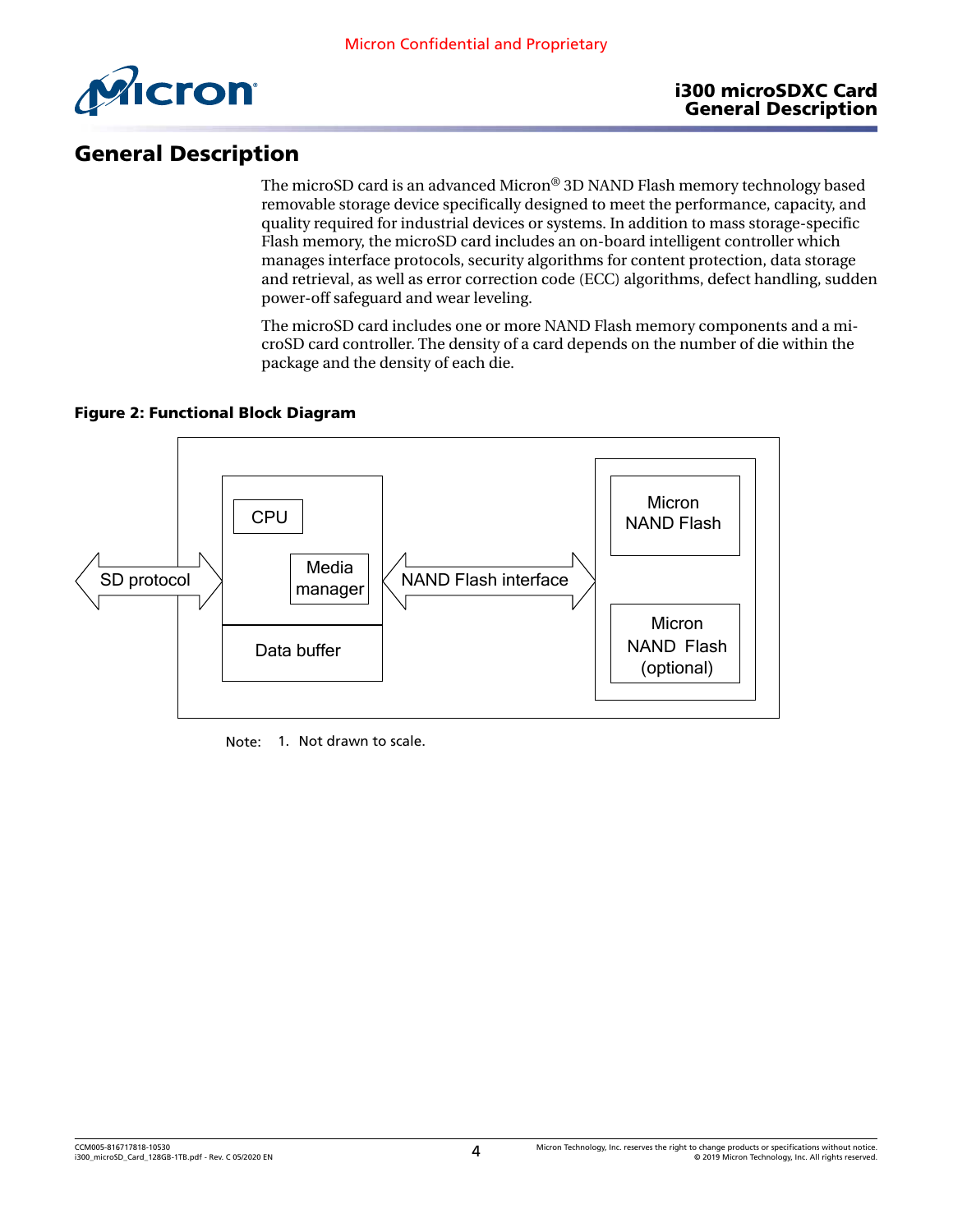

# Pad Assignment and Descriptions

Figure 3: microSD Card Pad Assignment (Bottom View)



## Table 2: MicroSD Contact Pad Description

| Pad           | <b>SD Mode</b>       |                     |                               |                       | <b>SPI Mode</b>   |                          |
|---------------|----------------------|---------------------|-------------------------------|-----------------------|-------------------|--------------------------|
| <b>Number</b> | <b>Symbol</b>        | Type <sup>1</sup>   | <b>Description</b>            | <b>Symbol</b>         | Type <sup>1</sup> | <b>Description</b>       |
|               | DATA <sup>2</sup>    | I/O/PP              | Data line [Bit 2]             | <b>RSV</b>            |                   | Reserved                 |
| 2             | CD/DAT3 <sup>2</sup> | I/O/PP <sup>3</sup> | Card detect/data line [Bit 3] | <b>CS</b>             | $1^3$             | Chip select (active low) |
| 3             | <b>CMD</b>           | <b>PP</b>           | Command/response              | <b>DI</b>             |                   | Data in                  |
| 4             | $V_{DD}$             | S                   | Supply voltage                | <b>V<sub>DD</sub></b> | S.                | Supply voltage           |
| 5             | <b>CLK</b>           |                     | Clock                         | <b>SCLK</b>           |                   | <b>Clock</b>             |
| 6             | $V_{SS}$             | S.                  | Supply voltage ground         | $V_{SS}$              | S                 | Supply voltage ground    |
| 7             | DAT <sub>0</sub>     | I/O/PP              | Data line [Bit 0]             | DO                    | O/PP              | Data out                 |
| 8             | DATA <sup>2</sup>    | I/O/PP              | Data line [Bit 1]             | <b>RSV</b>            | $\qquad \qquad$   | Reserved                 |

Notes: 1. S: Power supply; I: Input; O: Output using push-pull drivers; PP: I/O using push-pull drivers.

- 2. The extended DAT lines (DAT1-DAT3) are input on power-up. They start to operate as DAT lines after SET\_BUS\_WIDTH (ACMD6) command. The host should keep its own DAT1-DAT3 lines in input mode, as well, while they are not used.
- 3. After power-up, pad 2 is configured as an input with an internal 50kΩ pull-up (for card detection and SPI mode selection). The pull-up should be disconnected prior to regular data transfer by issuing the SET\_CLR\_CARD\_DETECT (ACMD42) command.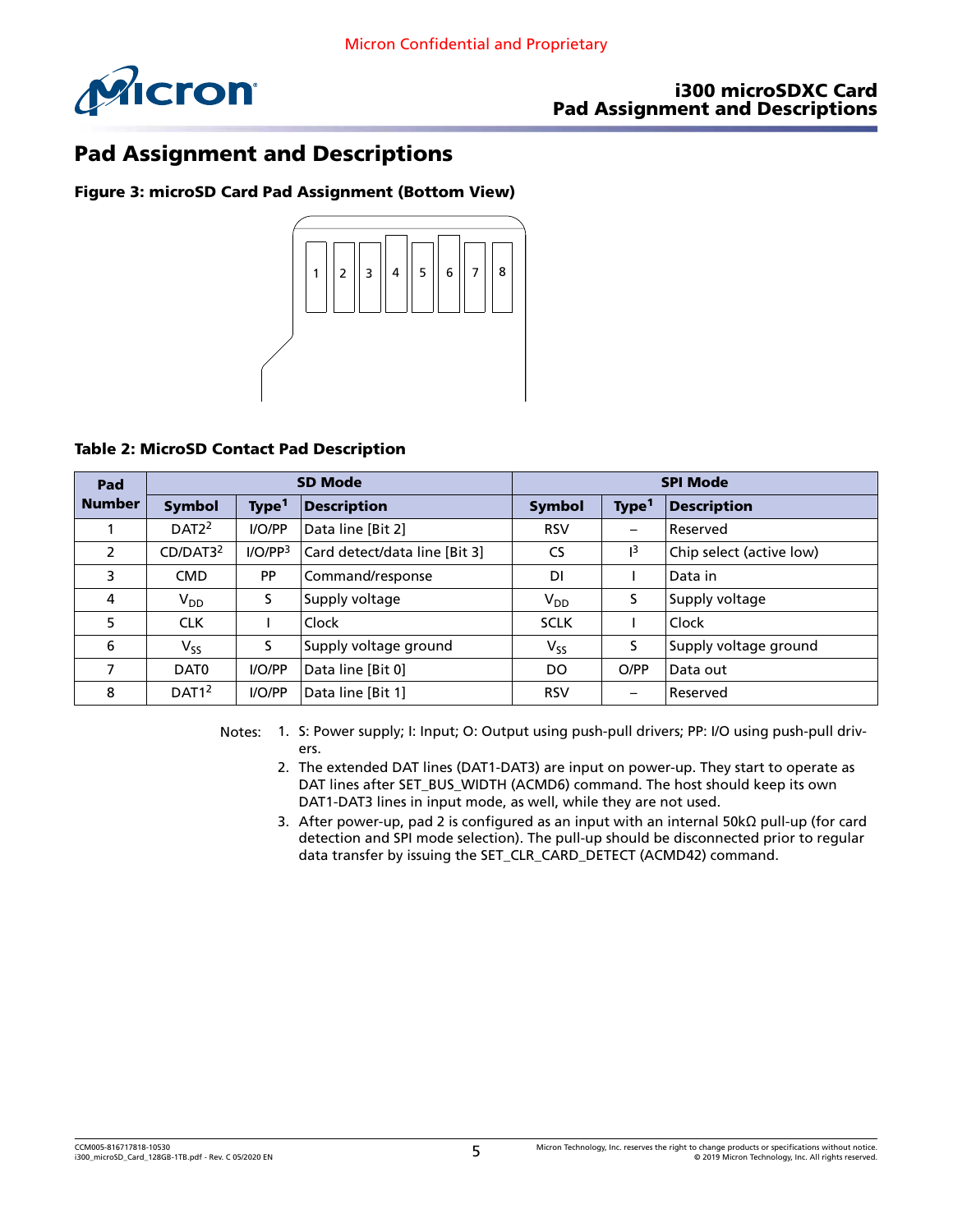<span id="page-5-0"></span>

# Performance and Capacity

## **Performance**

Using a striping method across multiple NAND Flash devices the card read and write performance is optimized.

The Industrial microSD cards also use performance features of the underlying NAND Flash to increase speed in streaming applications. By sending larger packets of sequential data, the Industrial microSD card can better utilize NAND Flash features to enhance performance.

#### Table 3: Measured Performance (25°C,  $V_{DD}$  = 3.3V)

| Density <sup>1</sup> | Sequential Read <sup>2</sup> | <b>Sequential Write<sup>2</sup></b> |
|----------------------|------------------------------|-------------------------------------|
| 128GB                | 100 MB/s                     | 20 MB/s                             |
| 256GB                | 100 MB/s                     | 35 MB/s                             |
| 512GB                | 100 MB/s                     | 39 MB/s                             |
| 1TB                  | 100 MB/s                     | 39 MB/s                             |

Notes:  $1. 1GB = 1$  billion bytes.  $1TB = 1$  trillion bytes.

2. Measurements are based on a 100MB file size in UHS-I mode and depend on the host configuration used to run the test.

# Capacity

When quoting device capacity, Micron uses the formatted capacity, not the raw number of bytes available.

#### Table 4: Bytes Available After Factory Formatting (exFAT for SDXC card)

| Density <sup>1</sup> | Usable Bytes <sup>2</sup> | Speed Class <sup>3</sup> | <b>Application Performance</b><br>Class $3, 4$ |
|----------------------|---------------------------|--------------------------|------------------------------------------------|
| 128GB                | 124,980,822,016           | Class 10, U1             | Class $2(A2)$                                  |
| 256GB                | 249,961,644,032           | Class 10, U3             | Class $2(A2)$                                  |
| 512GB                | 503,010,295,808           | Class 10, U3             | Class $2(A2)$                                  |
| 1TB                  | ,000,018,542,592          | Class 10, U3             | Class $2(A2)$                                  |

Notes:  $1. 1GB = 1$  billion bytes.  $1TB = 1$  trillion bytes.

- 2. Actual user usable capacity. When cloning disk partitions, the master disk should always be formatted to no more than the minimum guaranteed usable bytes available for that card capacity.
- 3. Class is determined by Testmetrix VTE4100 Compliance Test.
- 4. Enable users to run their smartphone apps from the installed memory card.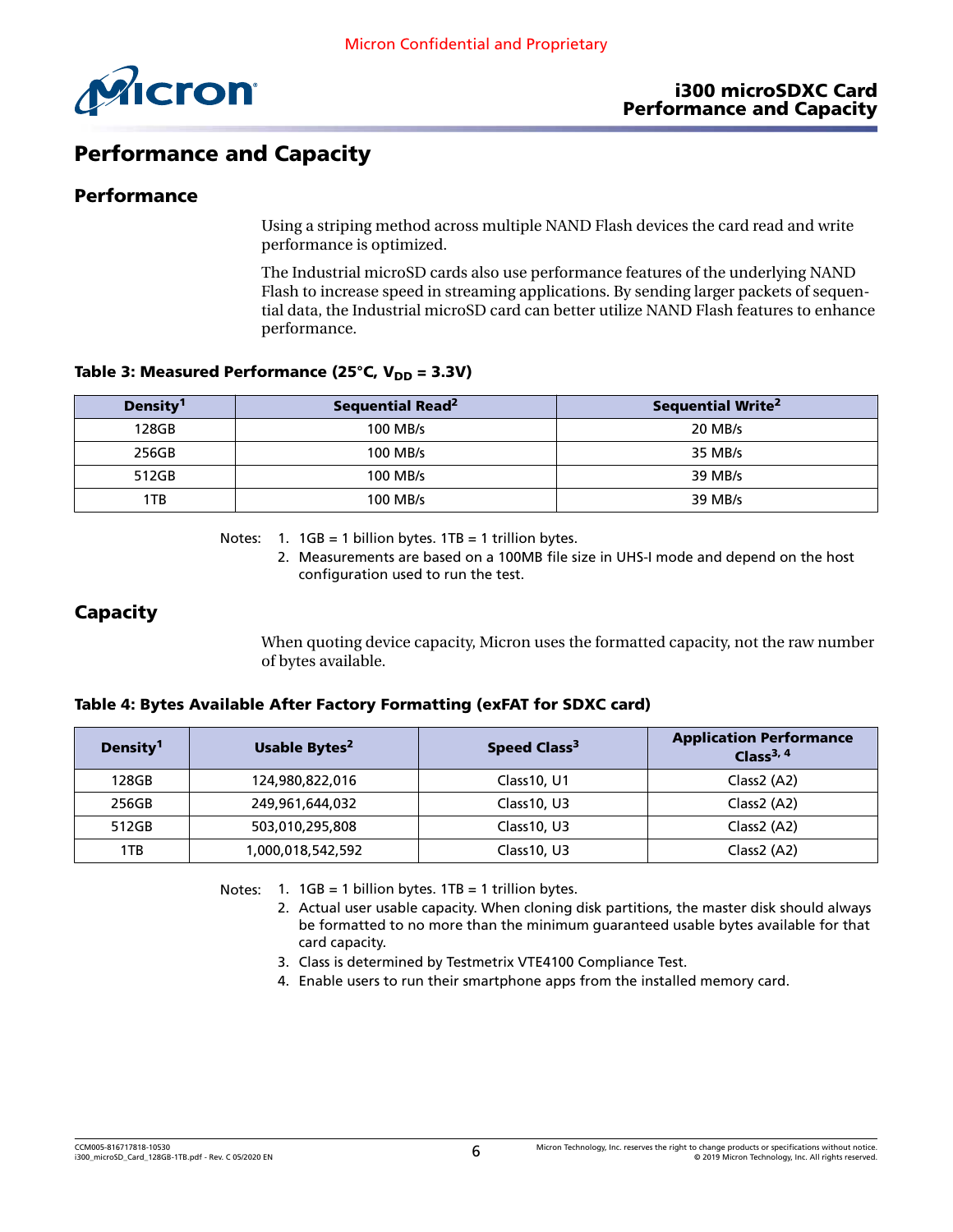

# OCR Register

The 32-bit operation conditions register defines the supported operating voltage ranges for the power supply and supported access modes of the microSD card. Additionally, this register includes status information bits.

## Table 5: OCR Field Parameters

| <b>OCR-Slice</b> | <b>OCR Value</b>               | Description                                  |
|------------------|--------------------------------|----------------------------------------------|
| $[31]$           | 1b (ready)/0b (busy)           | Card power-up status bit (busy) <sup>1</sup> |
| [30]             | 1b                             | Card Capacity Status (CCS) <sup>2</sup>      |
| $[29]$           | 0b                             | Card doesn't support UHS-II interface        |
| $[28:25]$        | 0000b                          | Reserved                                     |
| $[24]$           | 1b (switching)/0b (maintained) | Switching to 1.8V Accepted (S18A)            |
| $[23:15]$        | 1 1111 1111b                   | $V_{DD}$ : 2.7–3.6V range                    |
| $[14:0]$         | 000 0000 0000 0000b            | Reserved                                     |

Notes: 1. This bit is set to LOW if the card has not finished the power-up routine.

2. This bit is valid only when the card power-up status bit is set.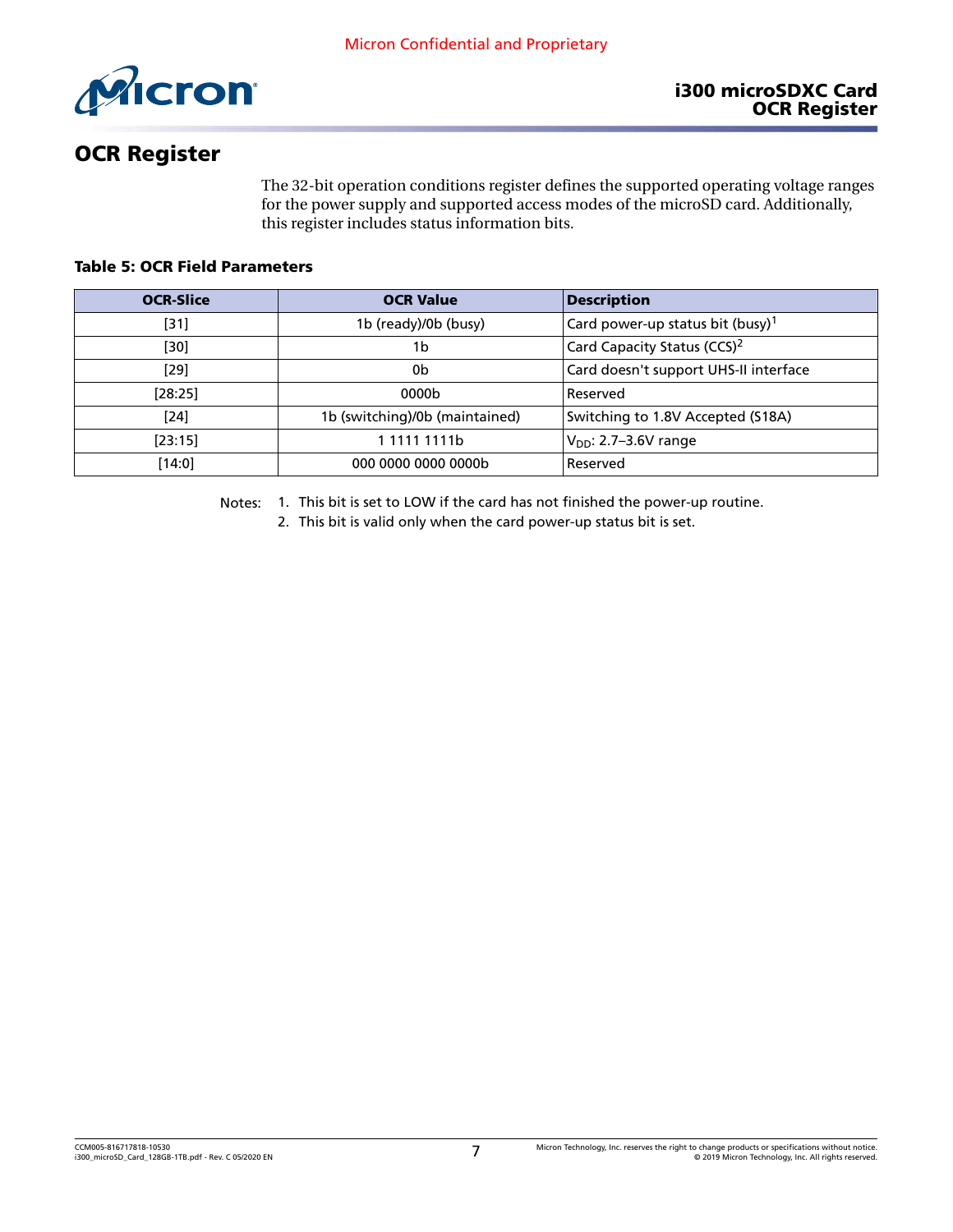

# CID Register

The card identification (CID) register is 128 bits wide. It contains the device identification information used during the card identification phase as required by SD protocol. Each card is created with a unique identification number.

## Table 6: CID Register Field Parameters

| <b>Name</b>               | <b>Field</b> | Width | <b>CID-Slice</b> | <b>CID Value</b>                                                  |
|---------------------------|--------------|-------|------------------|-------------------------------------------------------------------|
| Manufacturer ID           | <b>MID</b>   | 8     | [127:120]        | 09h                                                               |
| <b>OEM/Application ID</b> | <b>OID</b>   | 16    | [119:104]        | 41 50h                                                            |
| Product name              | <b>PNM</b>   | 40    | [103:64]         | 128GB: MB58B<br>256GB: MB68B<br>512GB: MB78B<br><b>1TB: MB98B</b> |
| Product revision          | <b>PRV</b>   | 8     | [63:56]          | 06h                                                               |
| Product serial number     | <b>PSN</b>   | 32    | [55:24]          | $\overline{\phantom{0}}$                                          |
| Reserved                  |              | 4     | [23:20]          | -                                                                 |
| Manufacturing date        | <b>MDT</b>   | 12    | [19:8]           | —                                                                 |
| CRC7 checksum             | CRC          | 7     | [7:1]            |                                                                   |
| Not used, always 1        |              |       | [0]              |                                                                   |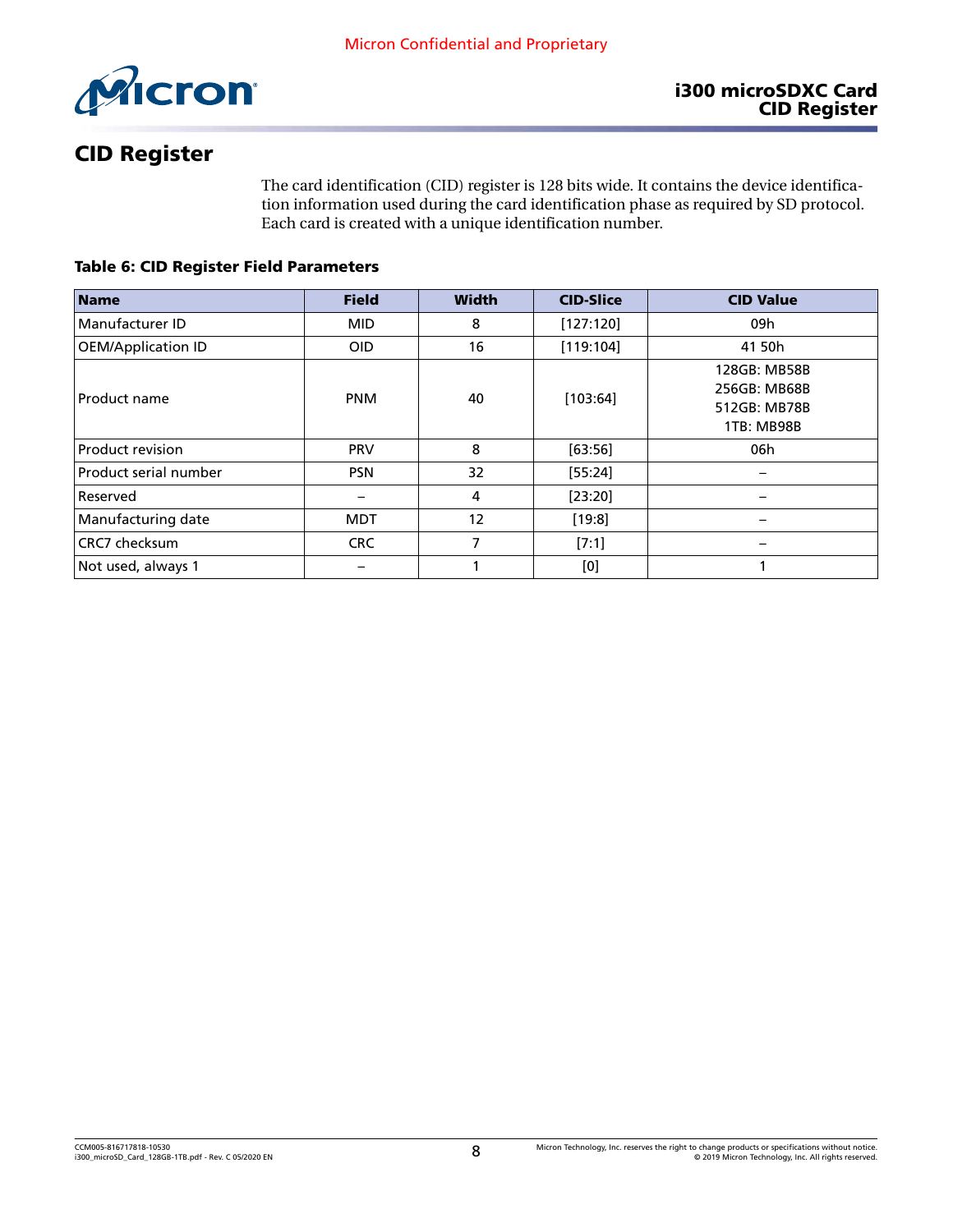

# CSD Register

The card-specific data (CSD) register provides information about accessing the card contents. The CSD register defines the data format, error correction type, maximum data access time, as well as whether the DSR register can be used, and so forth. The programmable part of the register (entries marked with W in the following table) can be changed by the PROGRAM\_CSD (CMD27) command. The types of the entries in the table below are coded as follows:  $R =$  readable,  $W(1) =$  writable once,  $W =$  multiple writable.

## Table 7: CSD Register Field Parameters

| <b>Name</b>                                                  | <b>Field</b>         | <b>Width</b>            | <b>Cell Type</b> | <b>CSD-Slice</b> | <b>CSD Value<sup>1</sup></b>                                               |
|--------------------------------------------------------------|----------------------|-------------------------|------------------|------------------|----------------------------------------------------------------------------|
| CSD structure                                                | <b>CSD_STRUCTURE</b> | $\overline{2}$          | R                | [127:126]        | 01 <sub>b</sub>                                                            |
| Reserved                                                     |                      | 6                       | $\mathsf{R}$     | [125:120]        | 00 0000b                                                                   |
| Data read access time                                        | <b>TAAC</b>          | 8                       | ${\sf R}$        | [119:112]        | 0Eh                                                                        |
| Data read access time in CLK cy-<br>cles (NSAC $\times$ 100) | <b>NSAC</b>          | 8                       | $\mathsf{R}$     | [111:104]        | 00h                                                                        |
| Maximum data transfer rate                                   | TRAN_SPEED           | 8                       | R                | [103:96]         | $\overline{a}$                                                             |
| Card command classes                                         | CCC                  | 12                      | R                | [95:84]          | 010110110101b                                                              |
| Maximum read data block<br>length                            | READ_BL_LEN          | 4                       | R                | [83:80]          | 9                                                                          |
| Partial blocks for read allowed                              | READ_BL_PARTIAL      | $\mathbf{1}$            | ${\sf R}$        | [79:79]          | $\mathbf 0$                                                                |
| Write block misalignment                                     | WRITE_BLK_MISALIGN   | $\mathbf{1}$            | ${\sf R}$        | [78:78]          | $\pmb{0}$                                                                  |
| Read block misalignment                                      | READ_BLK_MISALIGN    | $\mathbf{1}$            | ${\sf R}$        | [77:77]          | $\mathbf 0$                                                                |
| DSR implemented                                              | DSR_IMP              | $\mathbf{1}$            | R                | [76:76]          | 0                                                                          |
| Reserved                                                     |                      | 6                       | ${\sf R}$        | [75:70]          | 00 0000b                                                                   |
| Device size                                                  | C_SIZE               | 22                      | ${\sf R}$        | [69:48]          | 128GB - 0x03A36D<br>256GB - 0x0746DB<br>512GB - 0x0EA437<br>1TB - 0x1D1BB7 |
| Reserved                                                     |                      | $\mathbf{1}$            | R                | [47:47]          | 0                                                                          |
| Erase single block enable                                    | ERASE_BLK_EN         | $\mathbf{1}$            | $\mathsf{R}$     | [46:46]          | 1                                                                          |
| Erase sector size                                            | SECTOR_SIZE          | $\overline{7}$          | ${\sf R}$        | [45:39]          | 7Fh                                                                        |
| Write protect group size                                     | WP_GRP_SIZE          | $\overline{7}$          | R                | [38:32]          | 000 0000b                                                                  |
| Write protect group enable                                   | WP_GRP_ENABLE        | 1                       | $\mathsf{R}$     | [31:31]          | 0                                                                          |
| Reserved                                                     |                      | $\overline{2}$          | R                | [30:29]          | 00b                                                                        |
| Write speed factor                                           | R2W_FACTOR           | $\overline{3}$          | R                | [28:26]          | 010b                                                                       |
| Maximum write data block<br>length                           | WRITE_BL_LEN         | $\overline{\mathbf{4}}$ | ${\sf R}$        | [25:22]          | 9                                                                          |
| Partial blocks for write allowed                             | WRITE_BL_PARTIAL     | $\mathbf{1}$            | ${\sf R}$        | [21:21]          | $\mathbf 0$                                                                |
| Reserved                                                     |                      | 5                       | R                | [20:16]          | 0 0000b                                                                    |
| File format group                                            | FILE_FORMAT_GRP      | 1                       | $\mathsf{R}$     | [15:15]          | 0                                                                          |
| Copy flag                                                    | <b>COPY</b>          | $\mathbf{1}$            | R/W(1)           | [14:14]          | $\mathbf 0$                                                                |
| Permanent write protection                                   | PERM_WRITE_PROTECT   | $\mathbf{1}$            | R/W(1)           | [13:13]          | $\pmb{0}$                                                                  |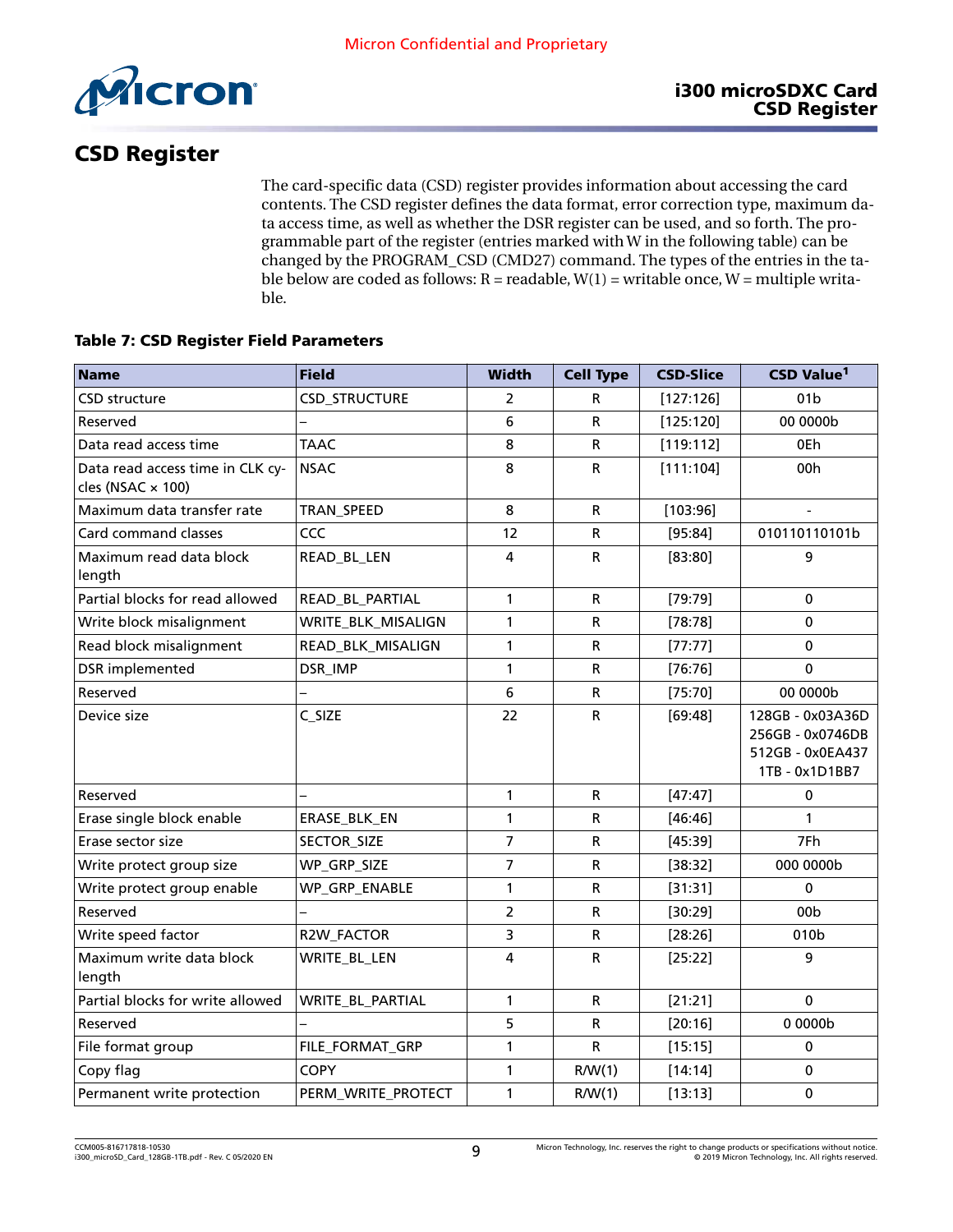<span id="page-9-0"></span>

#### Table 7: CSD Register Field Parameters (Continued)

| <b>Name</b>                | Field              | <b>Width</b> | <b>Cell Type</b>         | <b>CSD-Slice</b> | CSD Value <sup>1</sup> |
|----------------------------|--------------------|--------------|--------------------------|------------------|------------------------|
| Temporary write protection | TMP WRITE PROTECT  |              | R/W                      | [12:12]          |                        |
| File format                | <b>FILE FORMAT</b> |              |                          | [11:10]          |                        |
| Reserved                   |                    |              | R                        | [9:8]            | 00 <sub>b</sub>        |
| <b>CRC</b>                 | <b>CRC</b>         |              | R/W                      | [7:1]            | xxxxxxxb               |
| Not used, always 1         |                    |              | $\overline{\phantom{0}}$ | [0:0]            |                        |

Note: 1. All register table values reflect their expected state after card initialization and prior to host issuing CMD6.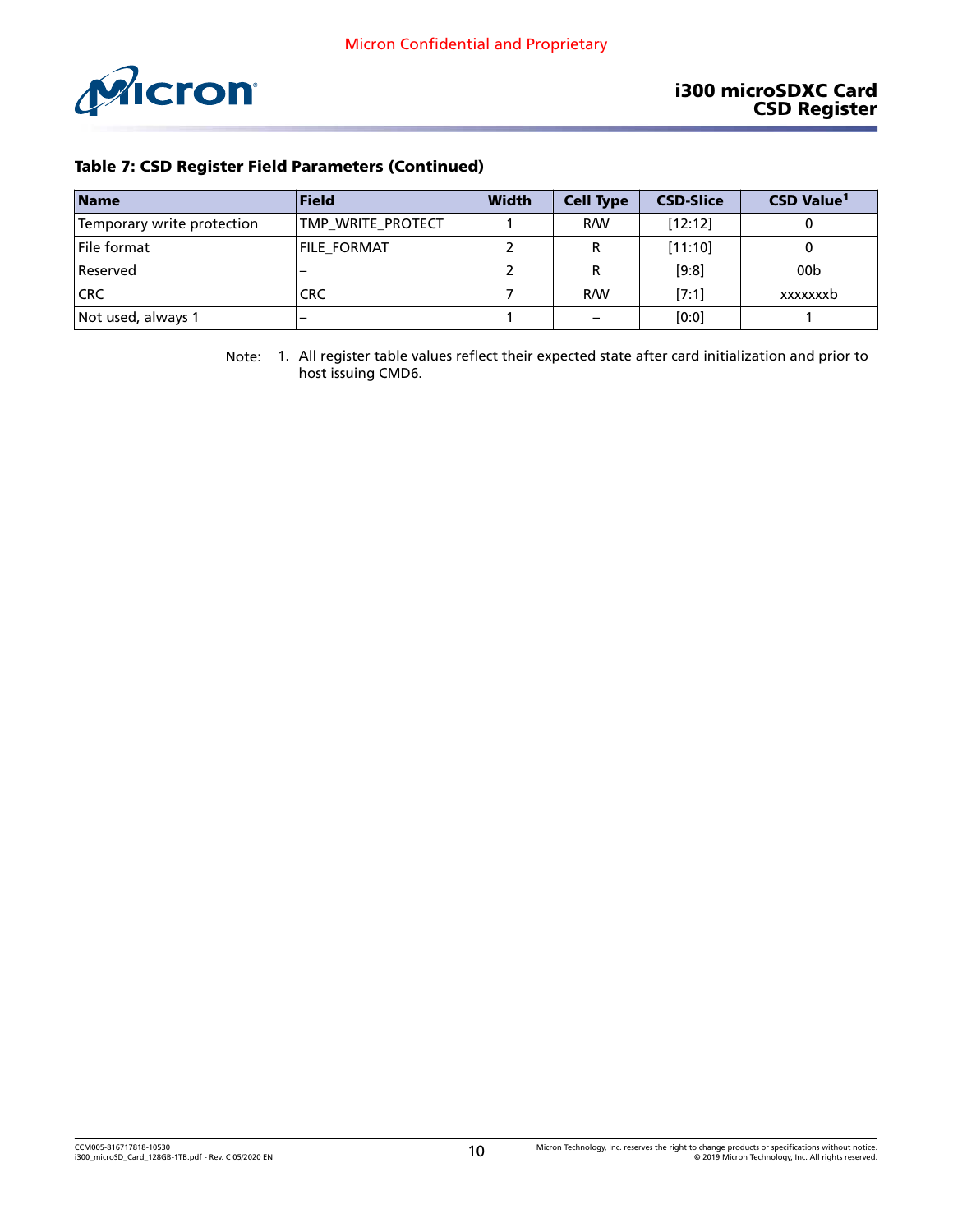

# SCR Register

In addition to the CSD register, there is another configuration register named SD card configuration register (SCR). SCR provides information on the SD Memory Card's special features that were configured into the given card. The size of SCR register is 64 bits. The types of all bits of SCR are  $R =$  readable.

## Table 8: CSD Register Field Parameters

| <b>Description</b>                        | <b>Field</b>          | <b>Width</b> | <b>Cell</b><br><b>Type</b> | <b>CSD-Slice</b> | <b>CSD Value</b> |
|-------------------------------------------|-----------------------|--------------|----------------------------|------------------|------------------|
| <b>SCR</b> structure                      | <b>SCR STRUCTURE</b>  | 4            | R                          | [63:60]          | 0000b            |
| SD memory card – Specification<br>version | SD SPEC               | 4            | R                          | [59:56]          | 0010b            |
| Data status after erases                  | DATA STAT AFTER ERASE |              | R                          | [55:55]          | 0                |
| CPRM security support                     | SD SECURITY           | 3            | R                          | [54:52]          | 000 <sub>b</sub> |
| DAT bus widths supported                  | SD_BUS_WIDTHS         | 4            | R                          | [51:48]          | 0101b            |
| Specification version 3.00 or later       | SD SPEC3              |              | R                          | $[47:47]$        | 1b               |
| <b>Extended security support</b>          | <b>EX SECURITY</b>    | 4            | R                          | [46:43]          | 0000b            |
| Specification version 4.00 or later       | SD SPEC4              |              | R                          | $[42:42]$        | 1b               |
| Specification version 5.00 or later       | SD SPECX              | 4            | R                          | [41:38]          | 0010b            |
| Reserved                                  |                       | 2            | R                          | $[37:36]$        | 00 <sub>b</sub>  |
| Command support bits                      | <b>CMD SUPPORT</b>    | 4            | R                          | [35:32]          | 0111b            |
| Reserved for manufacturer usage           | —                     | 32           | R                          | [31:0]           | 01 00 00 00h     |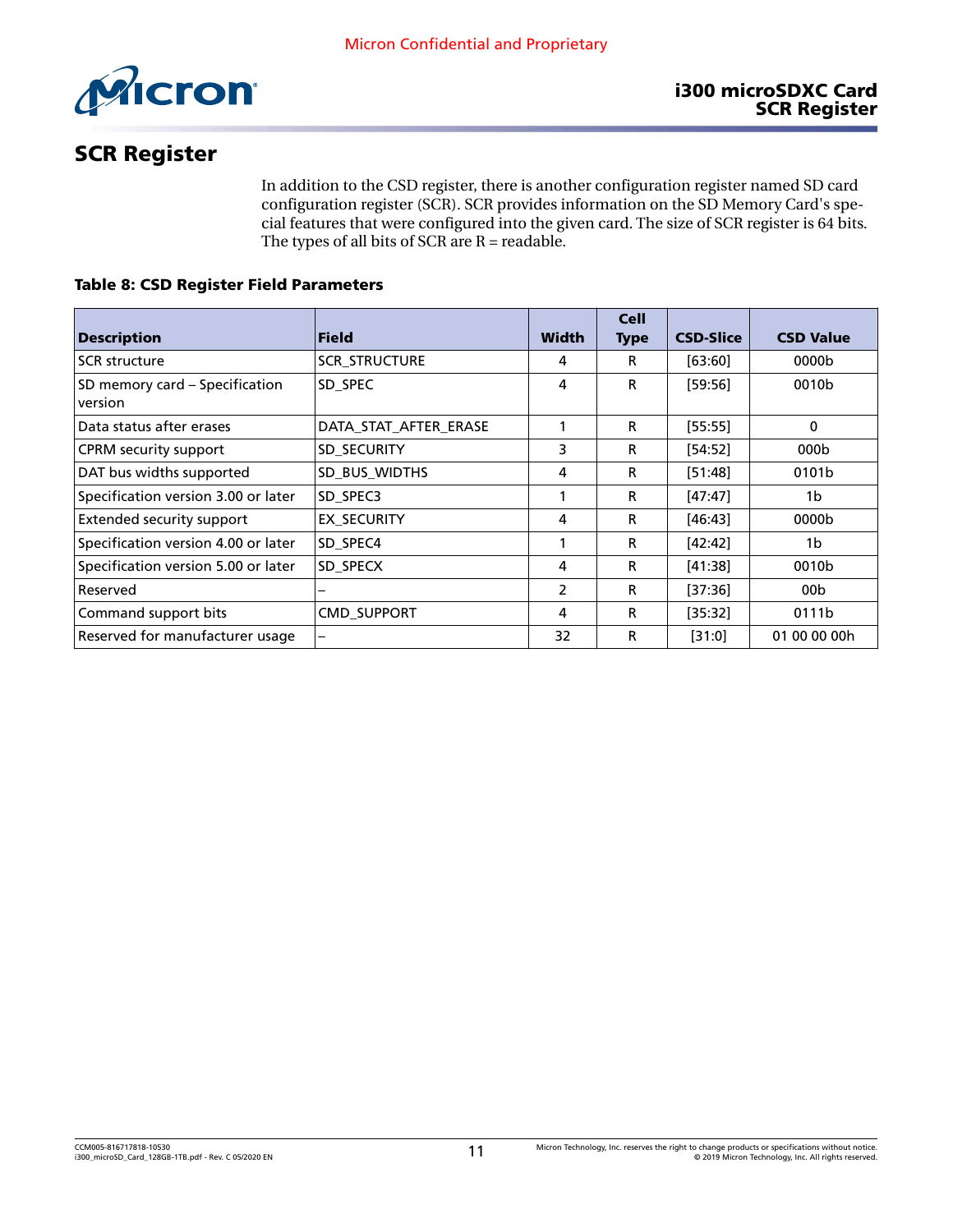

# Command Set

The SD specification categorizes commands into classes. Table 9 shows commands supported by the microSD card.

## Table 9: Supported Commands

|                                            | Card<br>Command    |                                                                          |
|--------------------------------------------|--------------------|--------------------------------------------------------------------------|
| <b>Command Type</b>                        | Class (CCC)        | <b>Supported Commands</b>                                                |
| Basic commands                             | Class 0            | CMD0, CMD2, CMD3, CMD7, CMD8, CMD9, CMD10, CMD11,<br>CMD12, CMD13, CMD15 |
| <b>Command Queue function commands</b>     | Class 1            | CMD43, CMD44, CMD45, CMD46, CMD47                                        |
| <b>Block-oriented READ commands</b>        | Class 2            | CMD16, CMD17, CMD18, CMD19, CMD20, CMD23                                 |
| <b>Block-oriented WRITE commands</b>       | Class 4            | CMD16, CMD20, CMD23, CMD24, CMD25, CMD27                                 |
| <b>ERASE</b> commands                      | Class 5            | CMD32, CMD33, CMD38                                                      |
| Lock card                                  | Class <sub>7</sub> | CMD16, CMD42                                                             |
| Application-specific commands <sup>1</sup> | Class 8            | CMD55, CMD56, ACMD6, ACMD13, ACMD22, ACMD23, ACMD41,<br>ACMD42, ACMD51   |
| <b>SWITCH commands</b>                     | Class 10           | CMD <sub>6</sub>                                                         |
| Function extension commands                | Class 11           | CMD48, CMD49                                                             |

Note: 1. Each application-specific (ACMD) command is a 2-sequence command. First, a CMD55 is sent, followed by a CMDx, where x is the ACMDx value.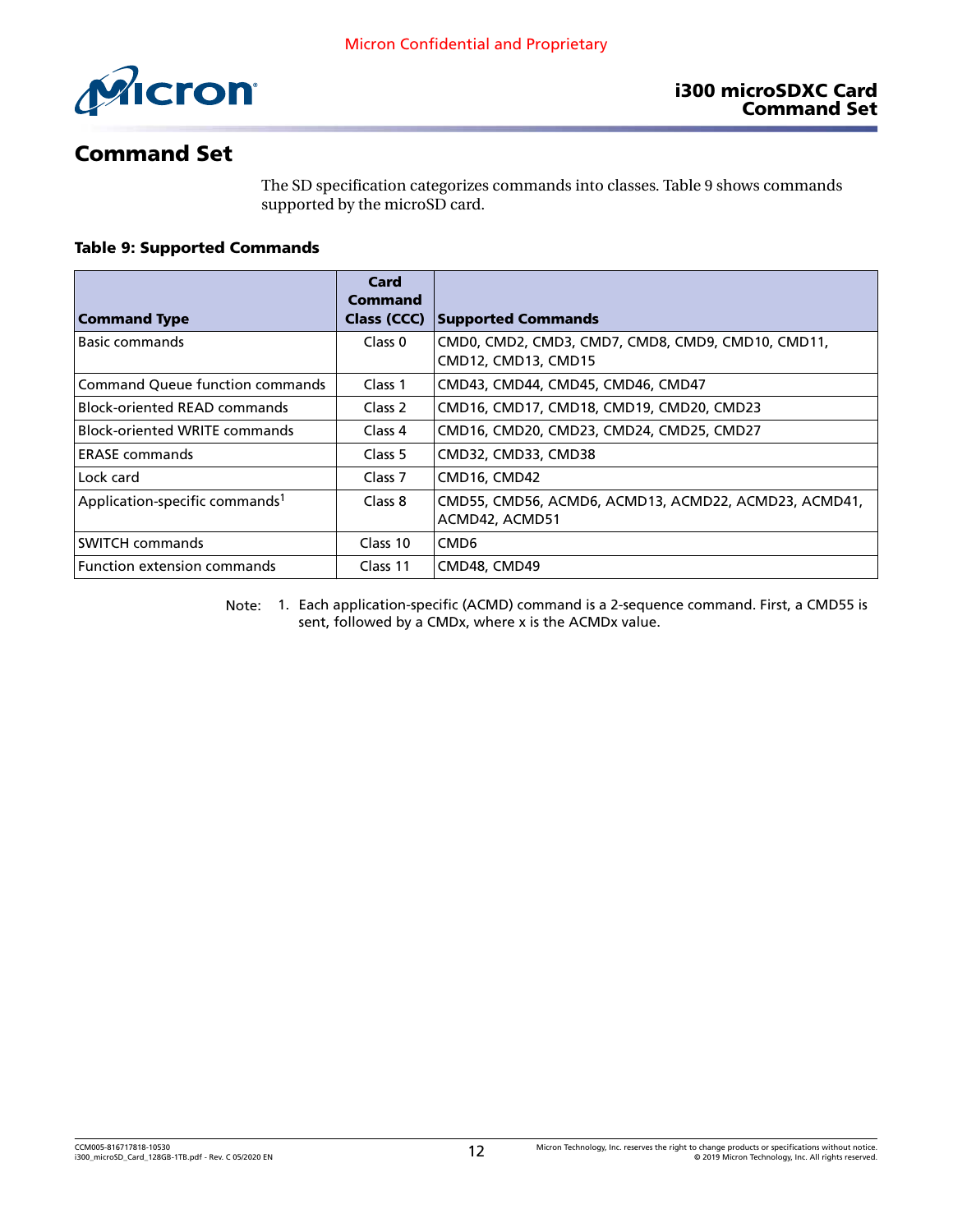

# Electrical Specifications

# Absolute Ratings and Operating Conditions

Stresses greater than those listed in Table 10 may cause permanent damage to the device. This is a stress rating only, and functional operation of the device at these or any other conditions outside those indicated in the operational sections of this specification is not implied. Exposure to absolute maximum rating conditions for extended periods may adversely affect reliability.

#### Table 10: Absolute Maximum Ratings

| <b>Parameter/Condition</b> | <b>Min</b> | Max   | Unit   |
|----------------------------|------------|-------|--------|
| $ V_{DD}$ supply voltage   |            |       |        |
| Storage temperature        | $-40$      | $+85$ | $\sim$ |

#### Table 11: Recommended Operating Conditions

| <b>Parameter/Condition</b>                  | <b>Symbol</b>     | Min   | Typ | <b>Max</b> | Unit    |
|---------------------------------------------|-------------------|-------|-----|------------|---------|
| Operating temperature                       | ΙA                | $-25$ |     | $+85$      | $\circ$ |
| Supply voltage                              | $V_{DD}$          | 2.7   | 3.3 | 3.6        |         |
| Regulator supply voltage for 1.8V signaling | V <sub>DDIO</sub> | 1.7   | 1.8 | 1.95       |         |
| Ground supply voltage                       | $V_{SS}$          |       |     |            |         |

# DC Characteristics

## Table 12: DC Voltage Characteristics for 3.3V Signaling

| Parameter           | <b>Symbol</b>              | <b>Min</b>            | <b>Max</b>            | <b>Unit</b> | <b>Comments</b>                      |
|---------------------|----------------------------|-----------------------|-----------------------|-------------|--------------------------------------|
| Input low voltage   | $\mathsf{V}_{\mathsf{IL}}$ | $V_{ss}$ - 0.30       | $0.25 \times V_{DD}$  |             |                                      |
| Input high voltage  | V <sub>IH</sub>            | $0.625 \times V_{DD}$ | $V_{DD} + 0.30$       |             |                                      |
| Output low voltage  | $V_{OL}$                   |                       | $0.125 \times V_{DD}$ |             | $I_{OL}$ = 2mA @ $V_{DD}$ (MIN)      |
| Output high voltage | Ѵѹ                         | $0.75 \times V_{DD}$  |                       |             | $I_{OH} = -2mA \otimes V_{DD}$ (MIN) |

#### Table 13: DC Voltage Characteristics for 1.8V Signaling

| Parameter           | <b>Symbol</b> | Min <sup>1</sup> | Max <sup>1</sup>         | Unit | <b>Comments</b>      |
|---------------------|---------------|------------------|--------------------------|------|----------------------|
| Input low voltage   | $V_{IL}$      | $V_{55}$ - 0.30  | 0.58                     |      |                      |
| Input high voltage  | $V_{IH}$      | 1.27             | 2.00                     |      |                      |
| Output low voltage  | $V_{OL}$      |                  | 0.45                     |      | $I_{\Omega I} = 2mA$ |
| Output high voltage | $V_{OH}$      | 1.40             | $\overline{\phantom{0}}$ |      | $I_{OH} = -2mA$      |

Note: 1. As signaling level is generated by regulator in host and card, some of the values are defined by fixed value rather than based on  $V_{DD}$ .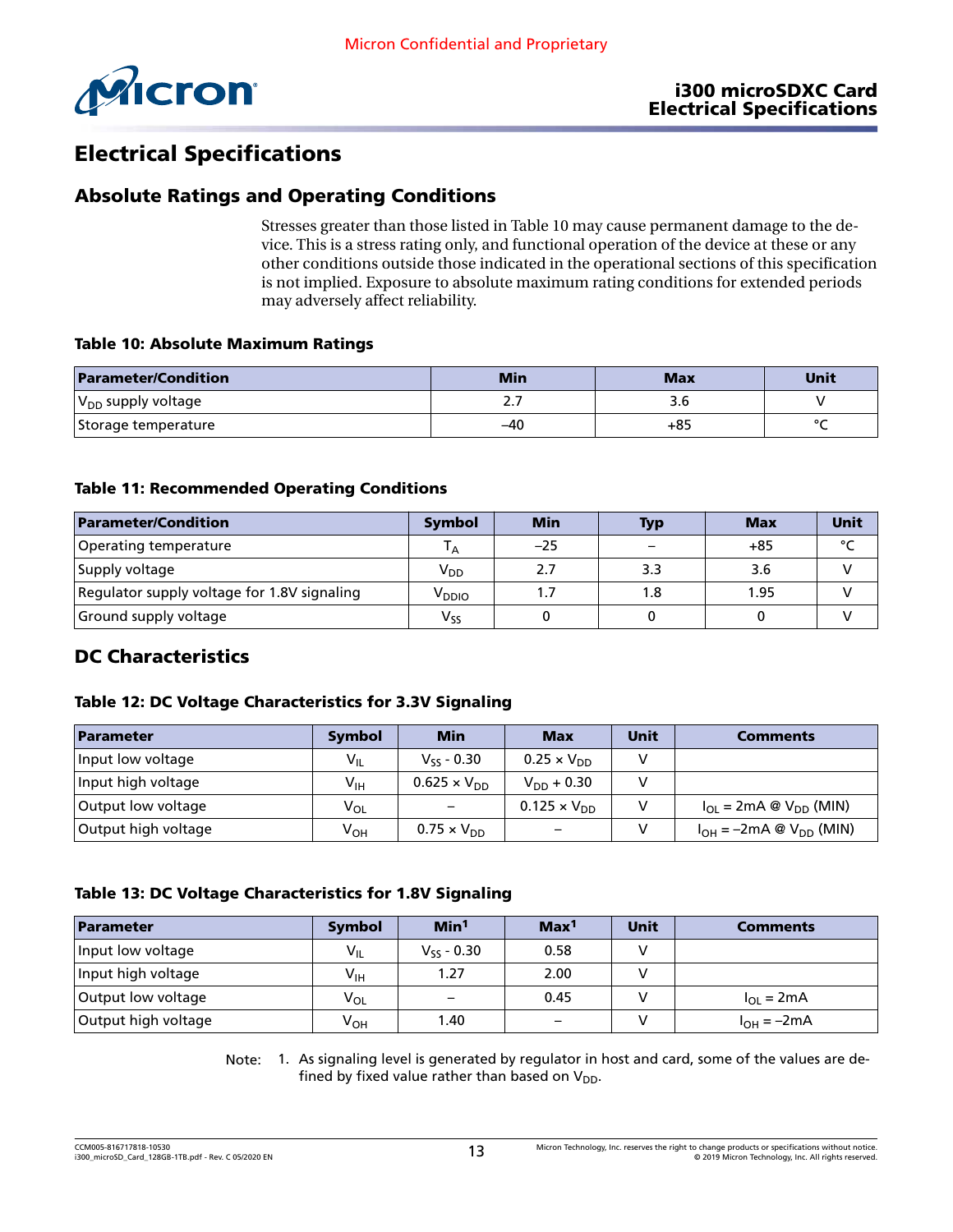

## Table 14: DC Current Characteristics

| Parameter                 | <b>Density</b>                                     | <b>Symbol</b>    | <b>Min</b>               | Max <sup>1</sup> | <b>Unit</b> |
|---------------------------|----------------------------------------------------|------------------|--------------------------|------------------|-------------|
| Operating current (read)  | 128GB                                              | I <sub>CC1</sub> |                          | 133              | mA          |
|                           | 258GB                                              |                  |                          | 133              | mA          |
|                           | 512GB                                              |                  |                          | 136              | mA          |
|                           | 1TB                                                |                  |                          | 143              | mA          |
|                           | 128GB<br>256GB<br>I <sub>CC2</sub><br>512GB<br>1TB |                  | 127                      | mA               |             |
| Operating current (write) |                                                    |                  | $\overline{\phantom{0}}$ | 165              | mA          |
|                           |                                                    |                  | $\qquad \qquad$          | 174              | mA          |
|                           |                                                    |                  | $\overline{\phantom{0}}$ | 179              | mA          |

Note: 1. Peak current: RMS value in SDR104 mode with Testmetrix VTE4100.

# AC Characteristics

Timing specifications including clock timing, input and output timings for all bus modes are defined in SD Specifications. Refer to Section 6.6 and 6.7 of Part 1, Physical Layer Specification, version 5.10 for detail information.

# Electrostatic Discharge (ESD)

Contacts pads:

• Human body model of ±4kV according to IEC61000-4-2.

Non contacts pad area:

- Coupling plane discharge of ±8kV.
- Air discharge of ±15kV.
- Human body model according to IEC61000-4-2.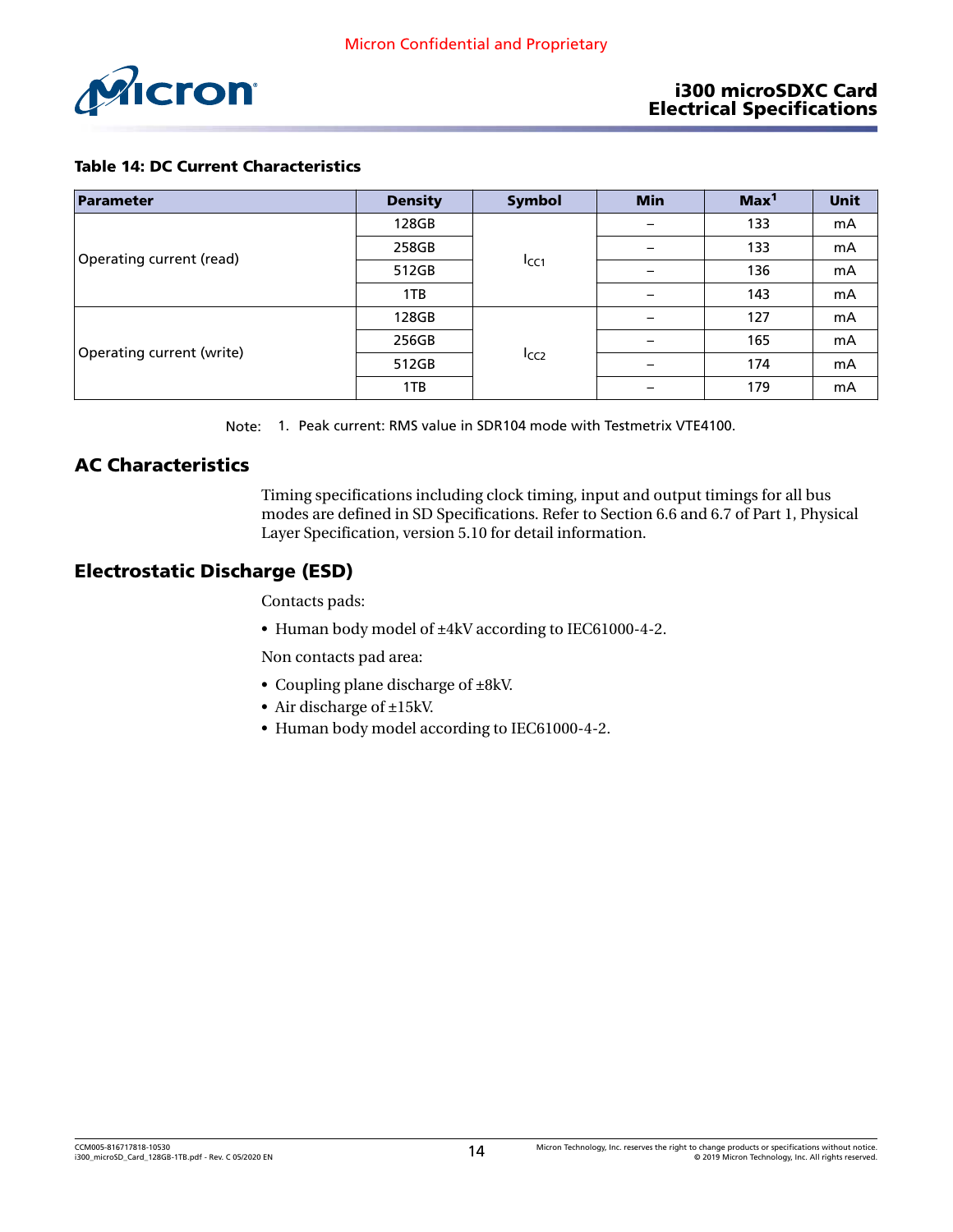

# Package Dimensions

Figure 4 provides the physical dimensions of Micron microSD card. For detail dimensions and tolerances, refer to SDA microSD Card Addendum, Section 3.0 Mechanical Specification for microSD Memory Card.

## Figure 4: microSD Card – 11mm × 15mm



Note: 1. Dimensions are in millimeters.

## Table 15: Package Specifications

| Parameter | <b>Descriptions</b>         |  |  |
|-----------|-----------------------------|--|--|
| Surface   | Plain (except contact area) |  |  |
| Edges     | Smooth edges                |  |  |
| Weight    | $0.25$ gm                   |  |  |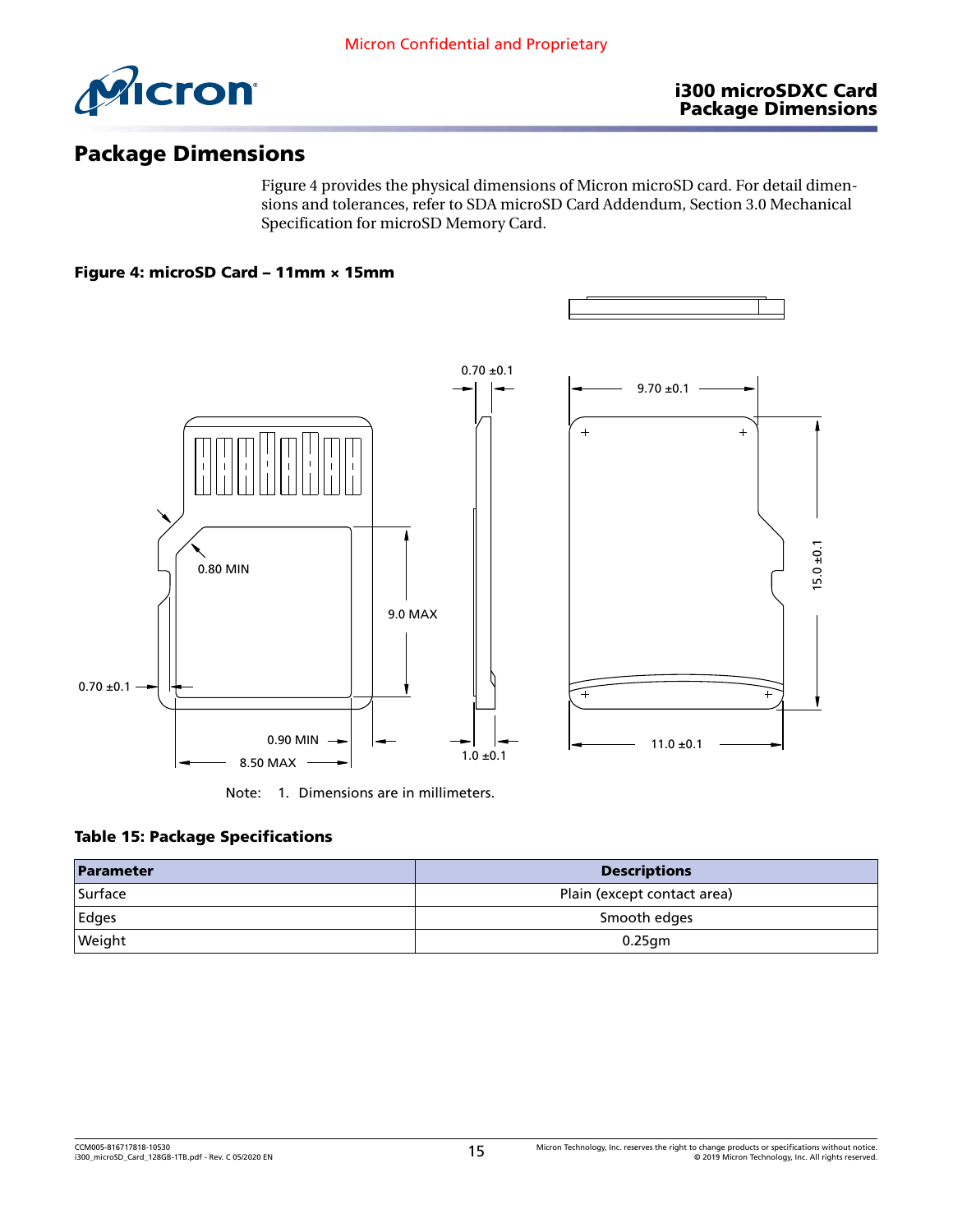

# **Compliance**

Micron microSD card comply with the following:

- Micron Green Standard
- CE (Europe): EN 55032 Class B, RoHS
- FCC: CFR Title 47, Part 15 Class B
- BSMI (Taiwan): approval to CNS 13438 Class B and CNS 15663



• KC RRA (Korea): approval to KN32 Class B, KN 35 Class B

| B급 기기 | 이 기기는 가정용으로 전자파적합등록을한 기기로서 주거            |
|-------|------------------------------------------|
|       | (가정용 정보통신기기) 지역에서는 물론 모든지역에서 사용할 수 있습니다. |



R-R-MU2-MTSDXXXAKC7MS

- W.E.E.E.: compliance with EU WEEE directive 2012/19/EC. Additional obligations may apply to customers who place these products in the markets where WEEE is enforced.
- VCCI (Japan): 2015-04 Class B

```
この装置は、クラス B 情報技術装置です。この装置は、家庭環境で使用することを目
的としていますが、この装置がラジオやテレビジョン受信機に近接して使用されると、
受信障害を引き起こすことがあります。
取扱説明書に従って正しい取り扱いをして下さい。
VCCI-B
```
- IC (Canada): ICES-003 Class B
	- This Class B digital apparatus complies with Canadian ICES-003.
	- Cet appareil numérique de la classe B est conforme à la norme NMB-003 du Canada.
	- CAN ICES-3 (B)/NMB-3(B).

# FCC Rules

This equipment has been tested and found to comply with the limits for a Class B digital device, pursuant to part 15 of the FCC Rules. These limits are designed to provide reasonable protection against harmful interference in a residential installation. This equipment generates, uses, and can radiate radio frequency energy and, if not installed and used in accordance with the instructions, may cause harmful interference to radio communications. However, there is no guarantee that interference will not occur in a particular installation. If this equipment does cause harmful interference to radio or television reception, which can be determined by turning the equipment off and on, the user is encouraged to try to correct the interference by one or more of the following measures:

• Reorient or relocate the receiving antenna.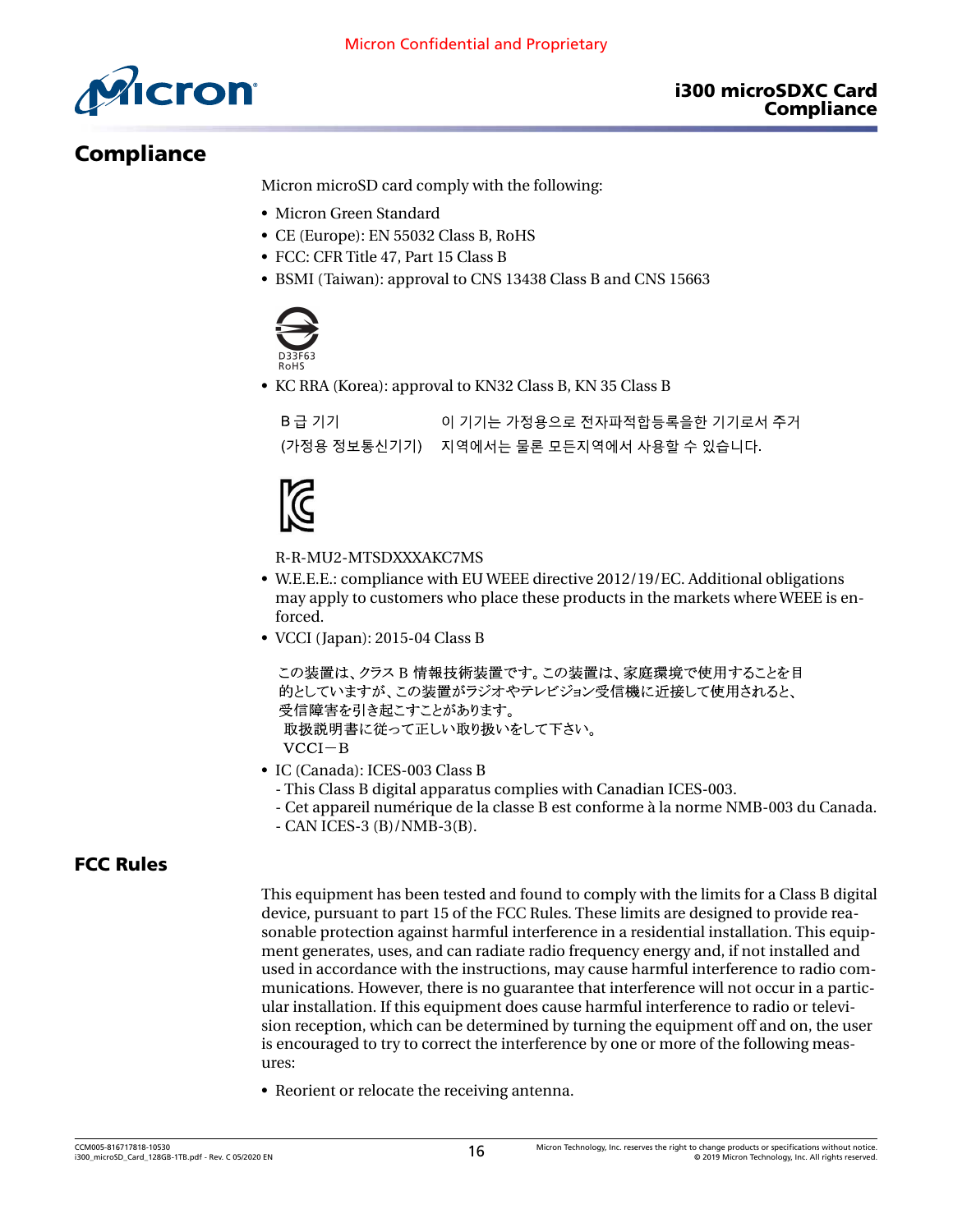Micron Confidential and Proprietary



- Increase the separation between the equipment and the receiver.
- Connect the equipment into an outlet on a circuit different from that to which the receiver is connected.
- Consult the dealer or an experienced radio/TV technician for help.